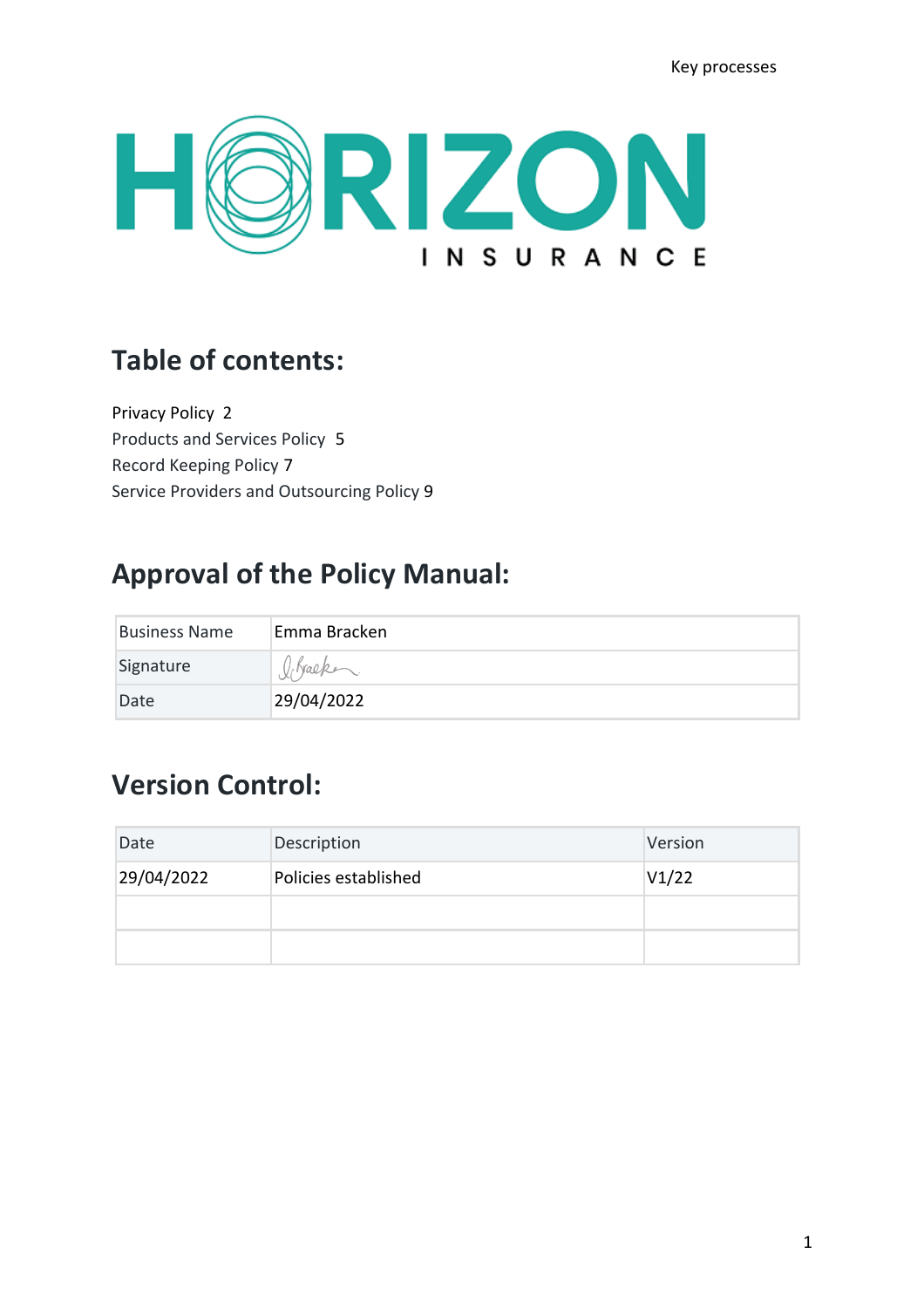# **Privacy Policy**

Published on 29/04/2022

### **Why is this policy important?**

Agencies - that is almost everyone holding personal information about others must comply with the Privacy Act. This Privacy Policy shows our customers how seriously we take the security of their personal information, and how we deal with collecting, using and disclosing personal information for anyone using our services. The Privacy Act defines principles we need to comply with, including the principle that we can only use information for the purposes for which we collected it. The systems we use to hold client information include: email, Dropbox, online services such as Finergy, third party providers such as XPlan, Quote Monster and Xero, and hard copy client files stored in the office.

### **Our policy - the dos and don'ts**

| We ensure all information is kept securely.                                                                                                                                             |
|-----------------------------------------------------------------------------------------------------------------------------------------------------------------------------------------|
| We only share and use information as per the agreed purpose.                                                                                                                            |
| We only collect personal information necessary for the services being<br>provided and ensure that the client knows that their information is<br>available anytime they wish to view it. |
| We ensure that client information is retained and stored in a secure<br>environment.                                                                                                    |
| When we collect client information, we explain the reasons why the<br>information is collected and how it will be used.                                                                 |
| We don't give out any personal information, unless we know exactly<br>who's asking for it, why they want it and that they are authorised to have<br>it.                                 |
| We respect confidentiality.                                                                                                                                                             |
| We only collect and retain relevant information.                                                                                                                                        |
| All client information is kept secure and out of sight of others.                                                                                                                       |
|                                                                                                                                                                                         |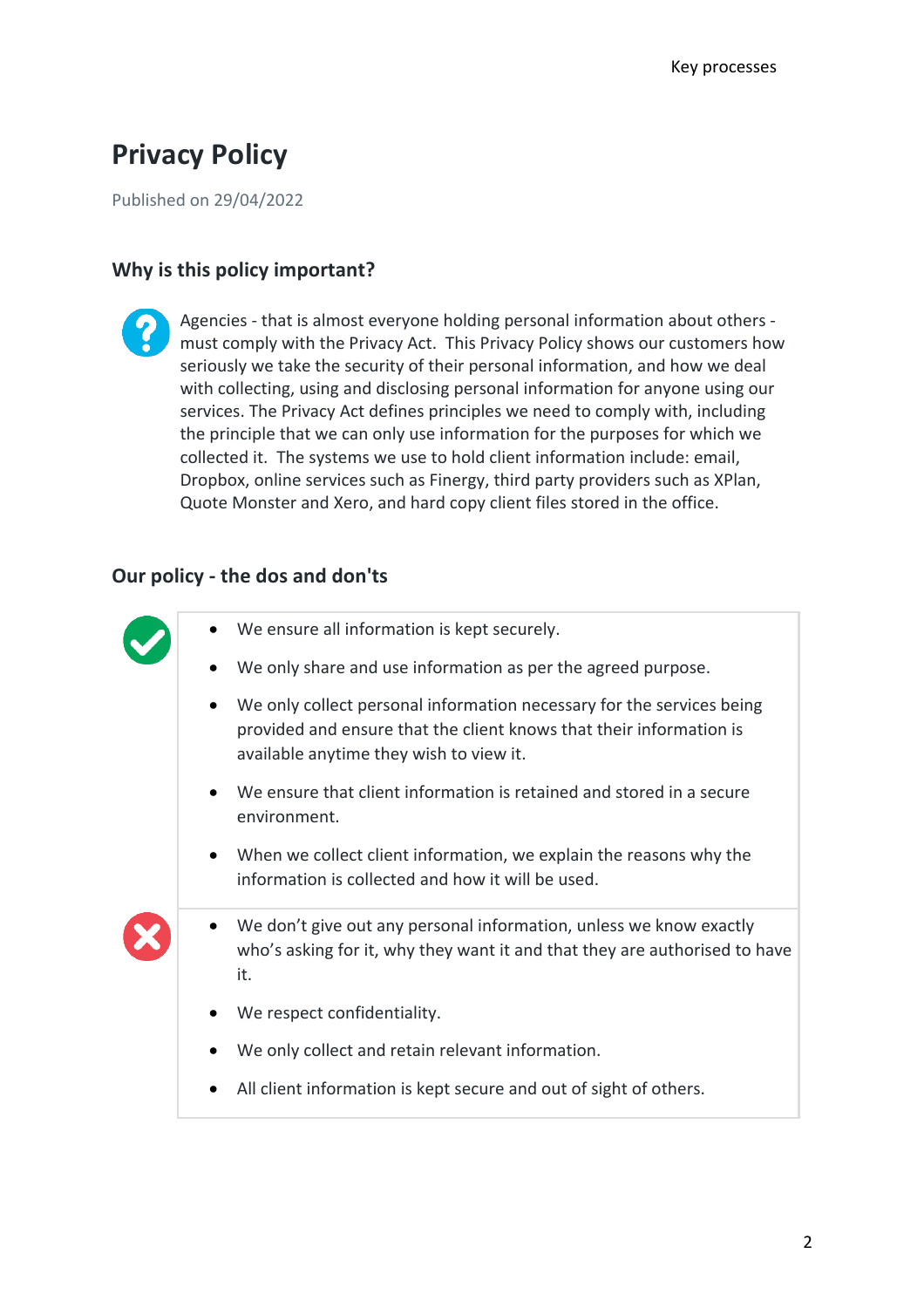

## **Our processes**

| Step 1 | Client meetings                                                                                                                                                                |
|--------|--------------------------------------------------------------------------------------------------------------------------------------------------------------------------------|
|        | We explain to our customer the purpose of collecting personal<br>$\bullet$<br>information about them.                                                                          |
|        | We cover what we are trying to achieve and what personal information is<br>٠<br>needed to achieve it.                                                                          |
| Step 2 | Client information<br>$\bullet$                                                                                                                                                |
|        | We only collect personal information directly from them or from a public<br>$\bullet$<br>source.                                                                               |
|        | We only use their information to provide our services to them.                                                                                                                 |
|        | We are required to keep information for seven years after our client<br>relationship ends.                                                                                     |
|        | We will dispose of it appropriately at the end of the seven-year period.                                                                                                       |
| Step 3 | Client data                                                                                                                                                                    |
|        | We will establish a process to periodically review the data that we hold in<br>our business.                                                                                   |
|        | We only keep client data or information that we are required hold. This<br>helps reduce our risk if client information is accidentally made public.                            |
| Step 4 | Systems<br>$\bullet$                                                                                                                                                           |
|        | We check the terms and conditions or agreements with our systems<br>$\bullet$<br>providers to ensure that there are suitable arrangements in place to keep<br>the data secure. |
| Step 5 | Insurance<br>$\bullet$                                                                                                                                                         |
|        | On an annual basis, we will review the terms of our Professional<br>$\bullet$<br>Indemnity Insurance to ensure that we are insured for a breach of<br>privacy.                 |
| Step 6 | Data breach<br>$\bullet$                                                                                                                                                       |
|        | We will develop] a response plan for what to do if our business is<br>affected by a data breach.                                                                               |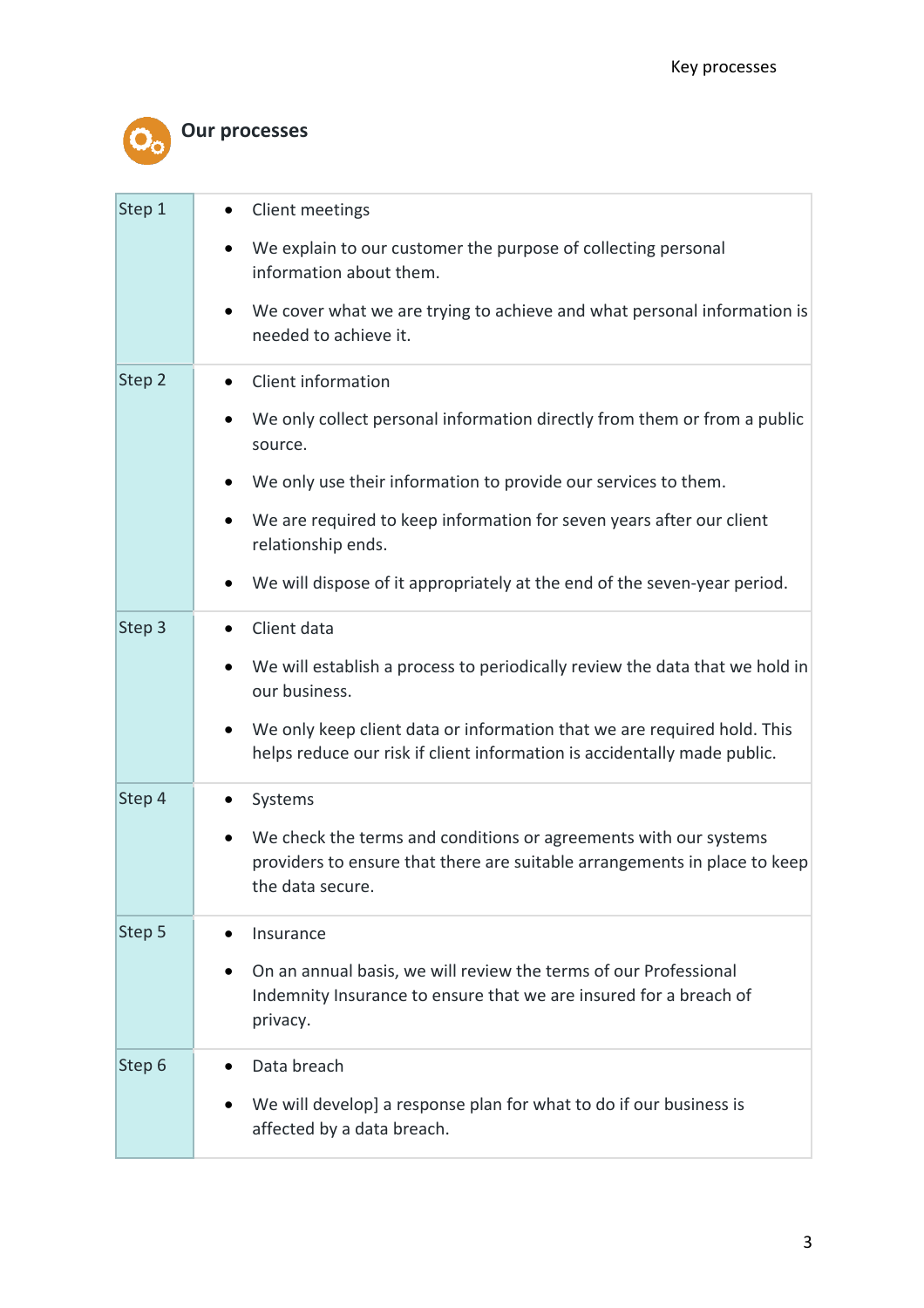#### **How do we know we comply?**



- We periodically review the Privacy Commissioner's website for guidance on managing client privacy.
- We review the guidelines developed by the NZ Government to help prevent breaches of data. https://www.cert.govt.nz/businesses-andindividuals/
- When we use a new provider, we check their terms and conditions to understand how they store and use our client information and data.
- We maintain a Breach Register and we know how to record and manage a breach.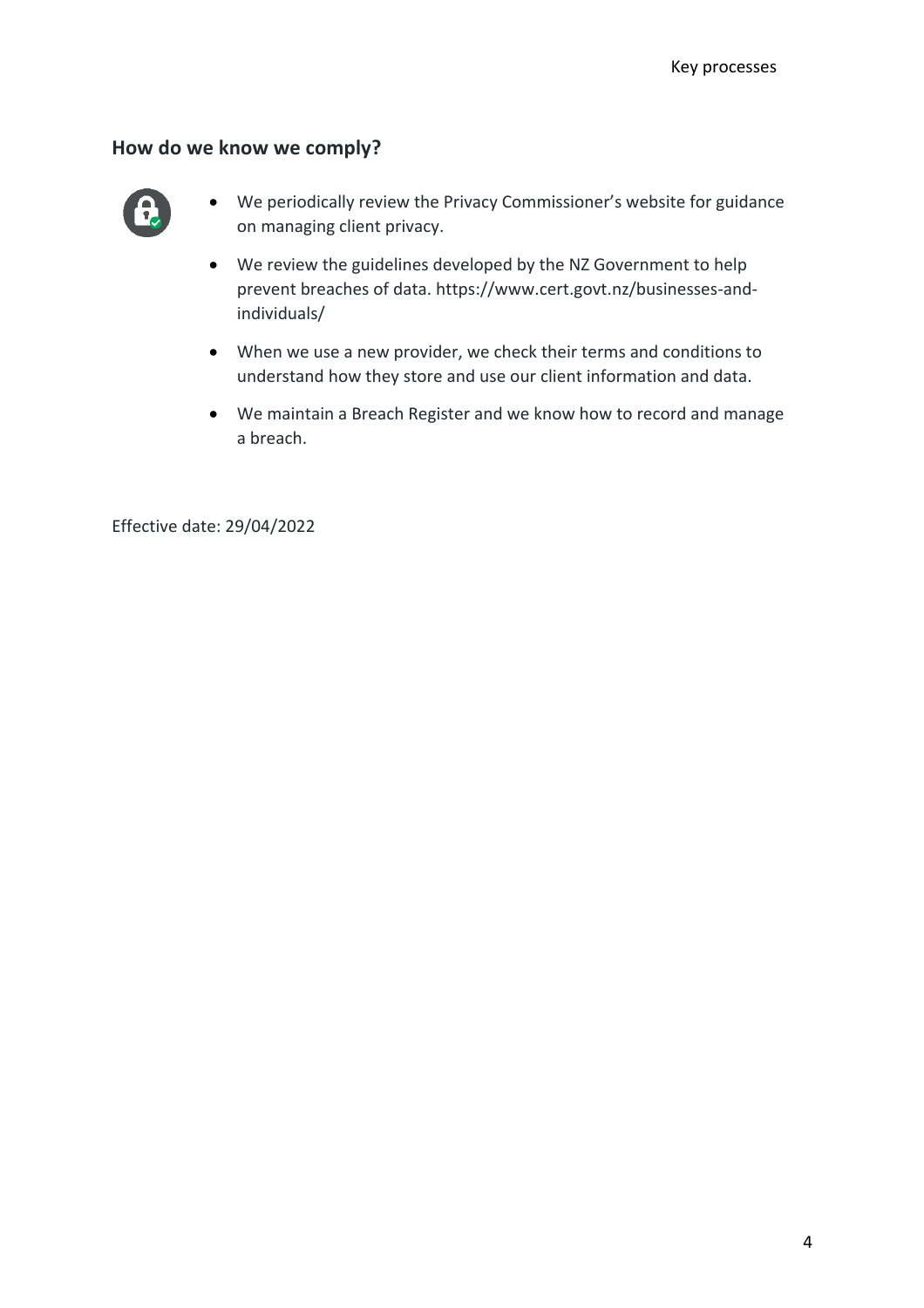# **Products and Services Policy**

Published on 29/04/2022

### **Why is this policy important?**

It is important that we apply the most suitable products or mix of products to meet the client's needs and to ensure their insurances and other financial products are suitable for short, medium and long-term purposes. We will achieve this by ensuring we understand our clients' needs and that our client understands the financial products and services that we recommend following our analysis of their needs.

### **Our policy- the dos and don'ts**

| If any conflicts of interest arise, we will prioritise our customers interests<br>ahead of our own.                                                                                                |
|----------------------------------------------------------------------------------------------------------------------------------------------------------------------------------------------------|
| We make recommendations based on our research and the needs of our<br>clients.                                                                                                                     |
| We will use our knowledge of the product providers to recommend the<br>best option for the client.                                                                                                 |
| If we are providing advice from a limited range of providers, we will<br>$\bullet$<br>ensure that this is made clear in the scope of our advice as well as when<br>we present the recommendations. |
| We only provide information that is factual and can be supported by<br>$\bullet$<br>research, policy wordings, and other appropriate evidence.                                                     |
| We avoid the use of technical jargon or complex terminology that our<br>$\bullet$<br>client may not understand.                                                                                    |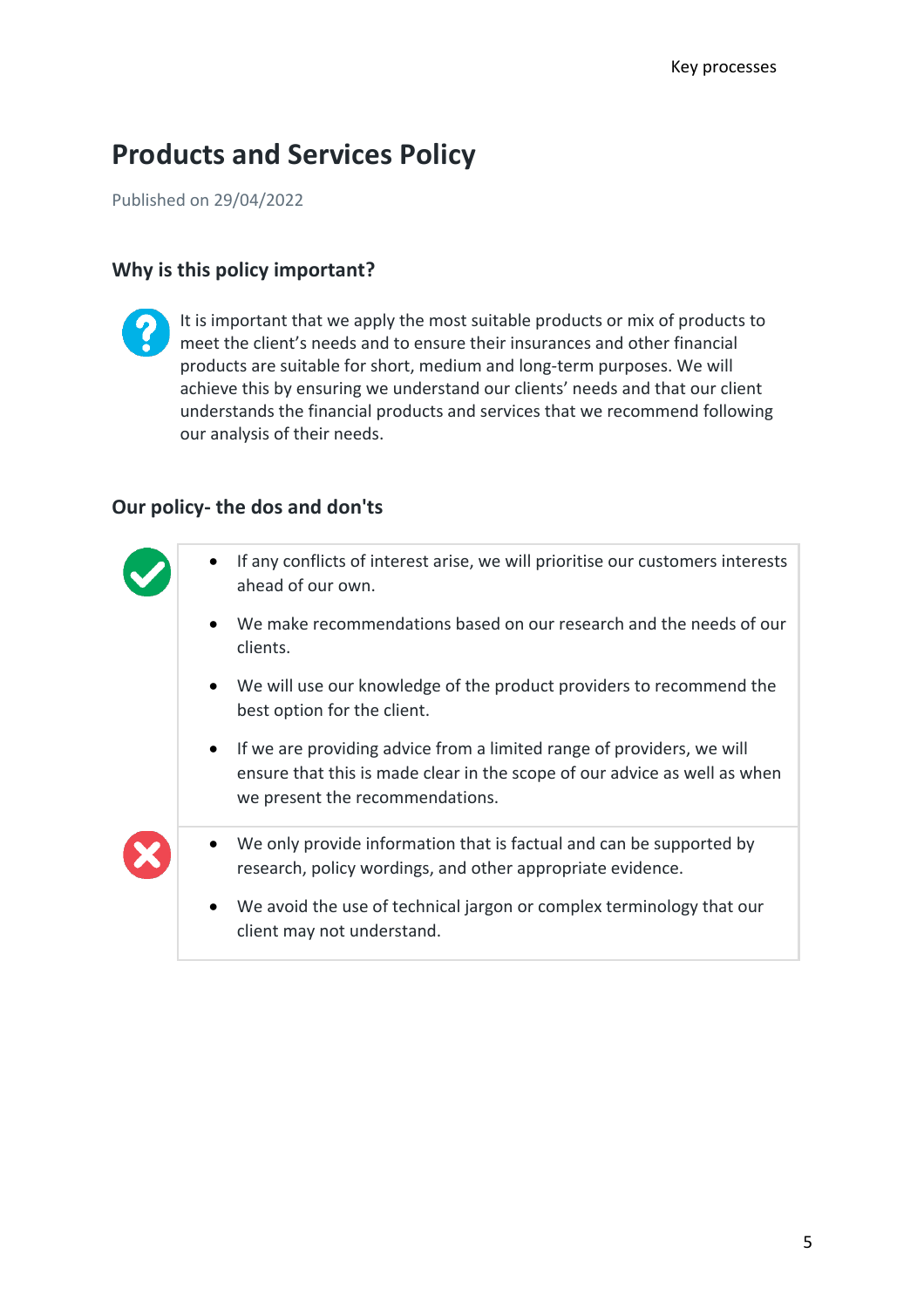

### **Our processes**

| Step 1 | We identify our client's requirements and make recommendations on<br>$\bullet$<br>how best to achieve them.                             |
|--------|-----------------------------------------------------------------------------------------------------------------------------------------|
| Step 2 | We provide enough information about the financial products we<br>$\bullet$<br>recommend enabling a client to make an informed decision. |
| Step 3 | We make recommendations based on client needs and interests.<br>$\bullet$                                                               |
| Step 4 | We disclose and manage any potential conflicts of interest.<br>$\bullet$                                                                |
| Step 5 | We check our client's understanding of our advice throughout the<br>$\bullet$<br>process.                                               |

### **How do we know we comply?**



- We ask our clients questions to test their understanding.
- We keep great records to show how we formed the basis of our advice.
- We undergo continuous training to understand the products and services we provide advice on.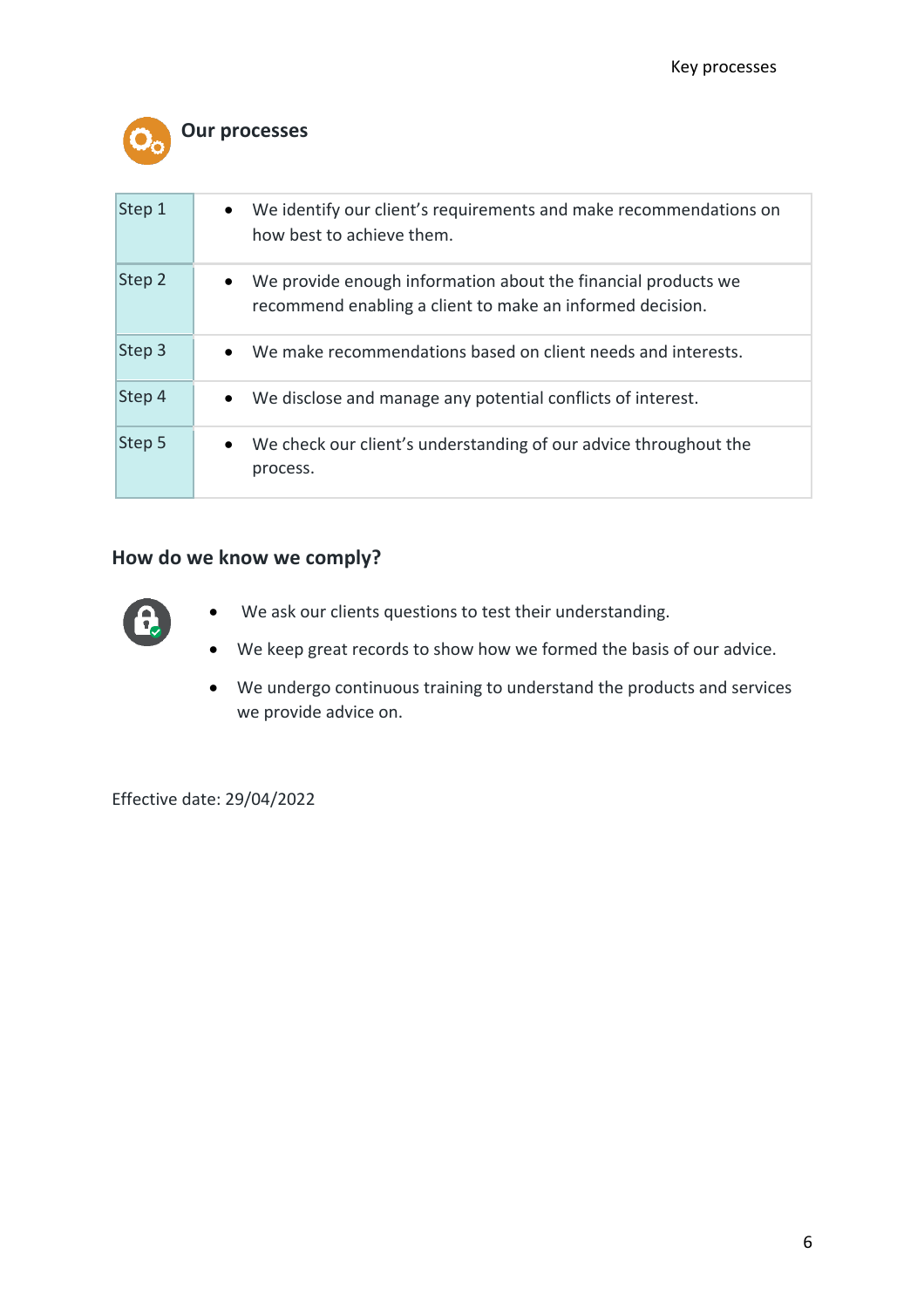## **Record Keeping Policy**

Published on 29/04/2022

#### **Why is this policy important?**



We are required to maintain adequate records, properly provide services to clients and provide information to the FMA in a timely manner. We must retain all documents required to be kept by law under the FMC Act and regulations, the AML/CFT Act 2009 and other relevant legislation.

#### **Our policy- the dos and don'ts**

|          | $\bullet$ | We keep all records securely and within easy access.                                           |
|----------|-----------|------------------------------------------------------------------------------------------------|
|          | $\bullet$ | We keep records for at least seven years after the client relationship ends                    |
|          | $\bullet$ | Our client agreements contain client consent for the FMA to view our<br>records.               |
| $\infty$ | $\bullet$ | We retain client records for seven years even if they are no longer doing<br>business with us. |
|          |           | • We avoid shortcuts with recording client information.                                        |



| Step 1 | We take sufficient notes, detailed enough for a person to be able read<br>$\bullet$<br>and understand the advice and why it was given.                |
|--------|-------------------------------------------------------------------------------------------------------------------------------------------------------|
| Step 2 | We keep records in hard and/or soft copy for a minimum of seven years<br>$\bullet$<br>after the client relationship ends.                             |
| Step 3 | When key changes are made (such as changes to insurance policies) we<br>$\bullet$<br>record why the change was made and the rationale for the change. |
| Step 4 | Records are easily accessible, kept in a secure fireproof location and soft<br>$\bullet$<br>copies are regularly backed up.                           |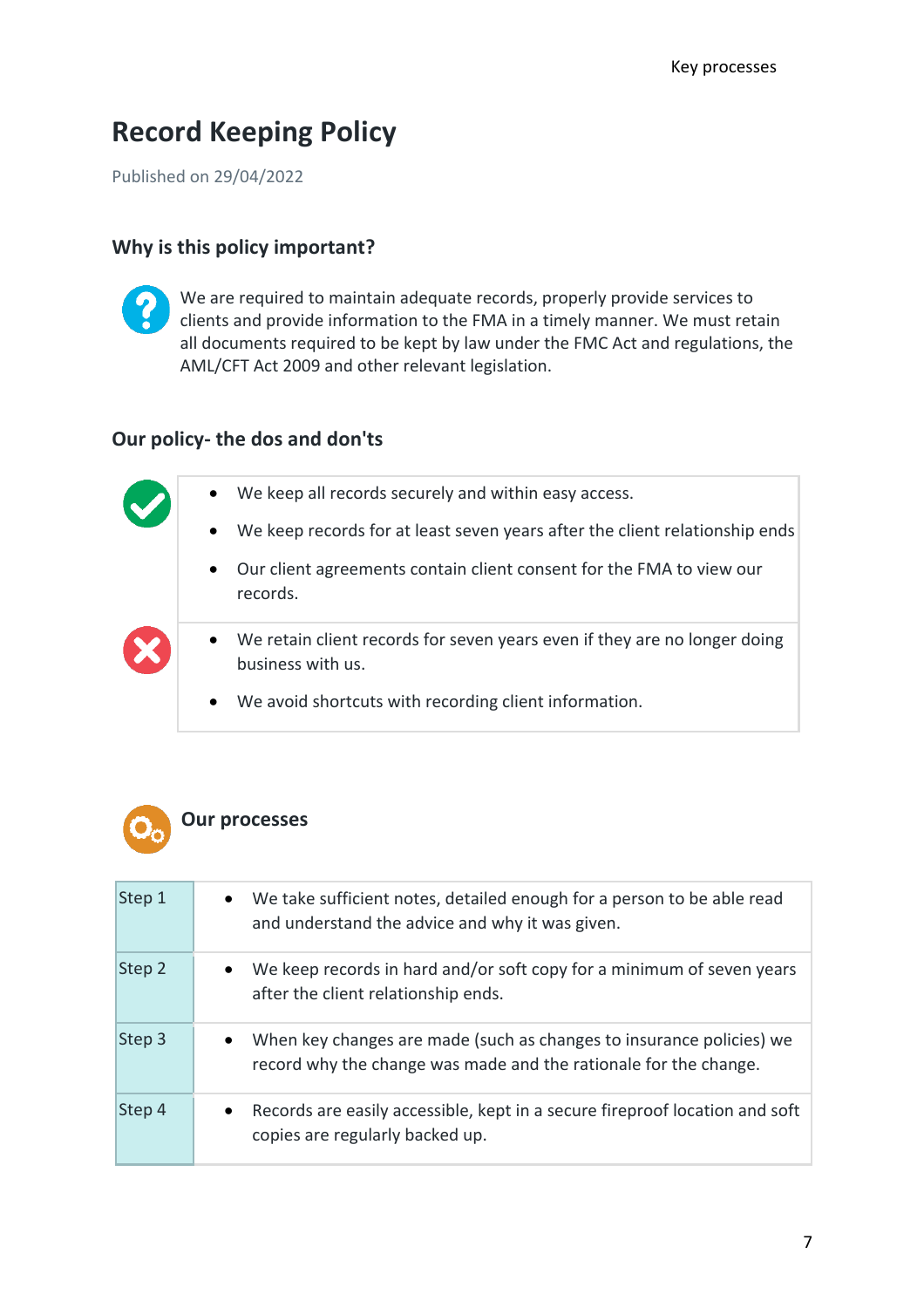## **How do we know we comply?**



- We complete annual checks to ensure that our records are complete. This includes destroying records that we are no longer required to keep.
- We complete a periodic review of our record keeping processes.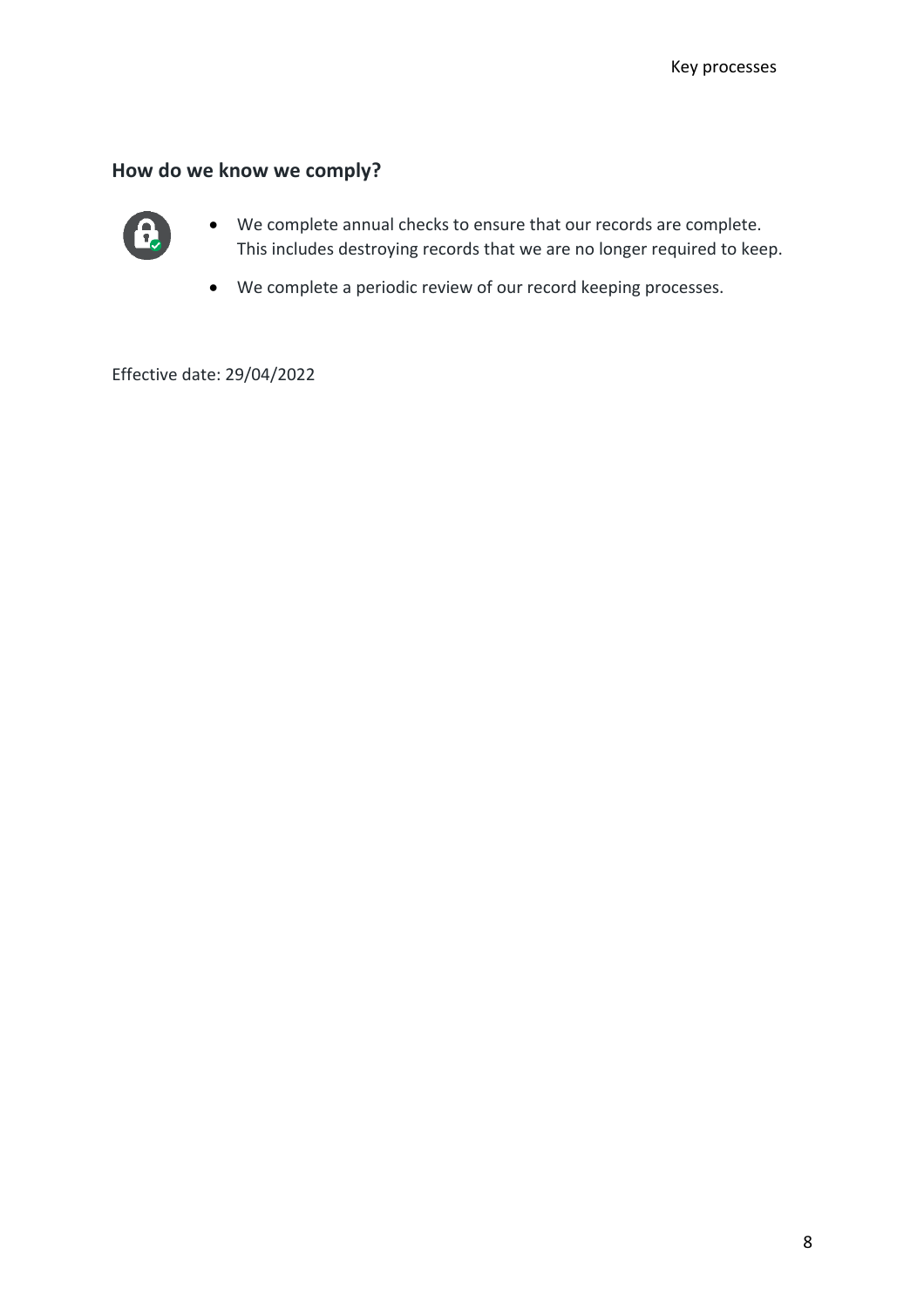## **Service Providers and Outsourcing Policy**

Published on 29/04/2022

### **Why is this policy important?**

We use service providers such as lawyers, accountants, compliance consultants and email centres to provide our business with professional advice or services. We only use suitably qualified people to provide advice and services for our business. When we outsource a function of our licence, that service provider is performing some of the licensed activities for our business. Therefore, we need to ensure that they meet certain standards so that we comply with our licence obligations.

#### **Our policy- the dos and don'ts**

|          | $\bullet$ | We have written agreements in place with our providers that set out the<br>roles and responsibilities. |
|----------|-----------|--------------------------------------------------------------------------------------------------------|
|          |           | We periodically monitor that the terms of the agreement are being met.                                 |
| $\infty$ |           | We don't assume all providers will be working as we want or expect.                                    |



| Step 1 | We consider compliance, contractual and legal requirements when<br>selecting an external provider.                                                                                          |
|--------|---------------------------------------------------------------------------------------------------------------------------------------------------------------------------------------------|
| Step 2 | When we select our provider, we complete checks on them to ensure<br>that they are reputable, suitably qualified and there are no warning signs<br>that they could go out of business soon. |